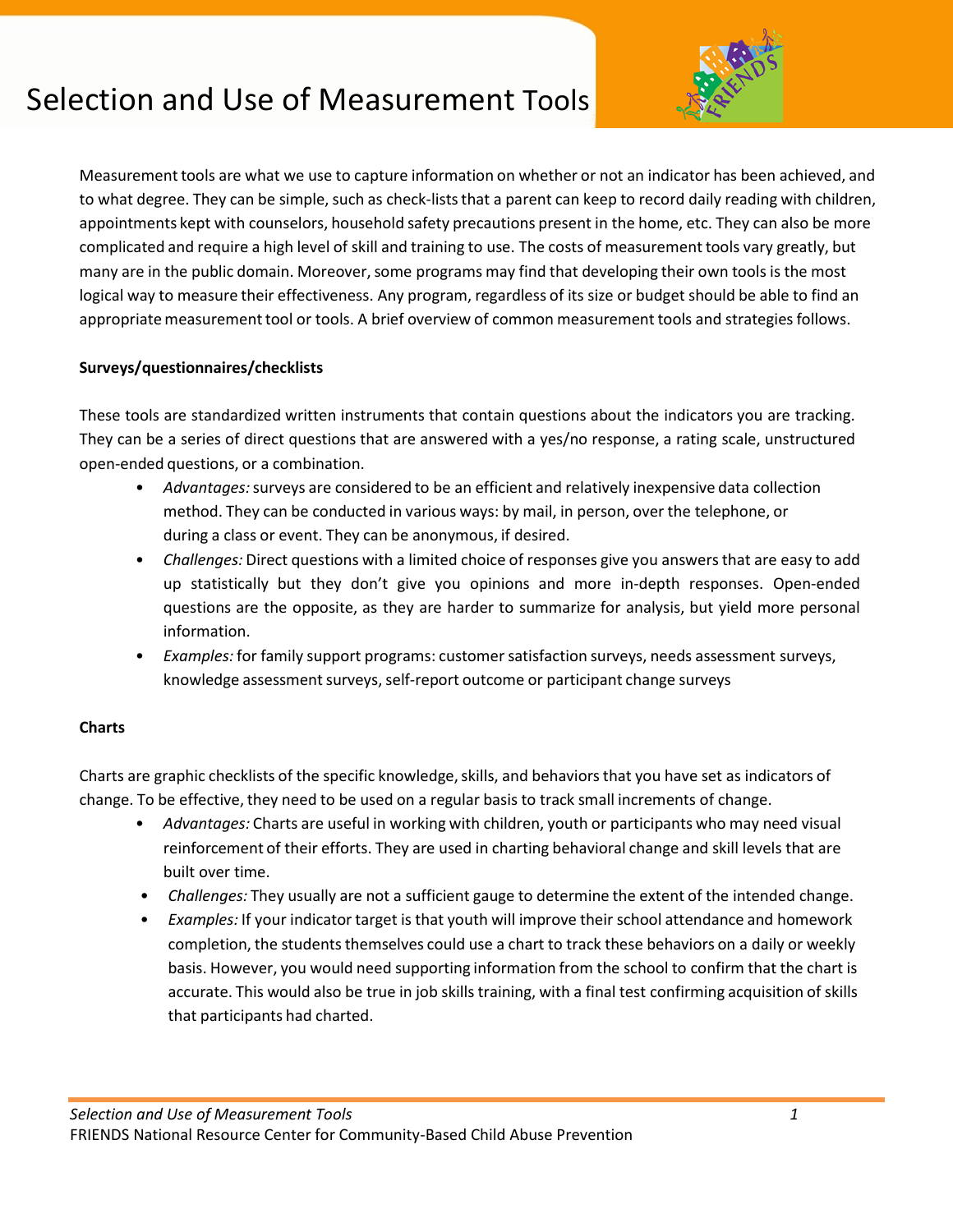## **Tests of knowledge/skill attainment**

These tools are carefully structured to find out how much progress was made during a specific activity (parenting course, job training, etc.). They can range from very user-friendly forms that combine graphics and content questions developed in-house or with consultants, to carefully researched tools from outside sources with known validity and reliability. Tests can be administered at the end of the activity, or both before and afterwards. These tools may be publicly available (either free or for a fee) or you can construct your own. (See *Bibliography* for other sources).

- *Advantages:* Tests can provide specific information on what has been achieved by the participant during the course of the activity. Administering the test both before and after an activity increases your ability to tie an increase in knowledge/skill/behaviorto participation in the activity.
- *Challenges:* Some tests are perceived by family support program staff and participants to be too intrusive. Also their content may not reflect the type of activity that the program provides. Constructing your own program-specificmeasurement tools can be very time-consuming. Some programs adapt the standardized tests for their own use.
- *Examples:* The effects of parent education classes are usually measured through this kind of test, and a number of copyrighted curriculums come with their own tools. In terms of measuring some of the more intangible effects, measurement tests may help determine the extent of a participant's social support network.

## **Interviews**

This tool consists of a series of structured questions that are conducted person-to-person or over the telephone.

- *Advantages:* Interviews can yield very in-depth information on a specific activity, service or on the program as a whole. They can be used with participants who may not be comfortable with other measurement tools, because of language difficulties, inability to read, or cultural differences.
- *Challenges:* Care is needed to ensure that interview results are useful in tracking change among a group of participants. The interviewers must be trained to ask the same questions in the same way each time. The resulting information requires a considerable amount of effort to translate into data that can be analyzed and interpreted. Interviews are also time- intensive. Using a random sample of persons to interview, such as choosing every 4<sup>th</sup> person, should be considered if you cannot interview every person.
- *Examples:* Interviews may be used for any program. Most often they are used when participants are not available for other methods like focus groups, or if participants do not function well in a group setting. Interviews can also be used for exit or follow-up feedback from participants who no longer attend. Valuable information on maintenance of changes (such as job retention) that have occurred for these participants as a result of your program can be collected.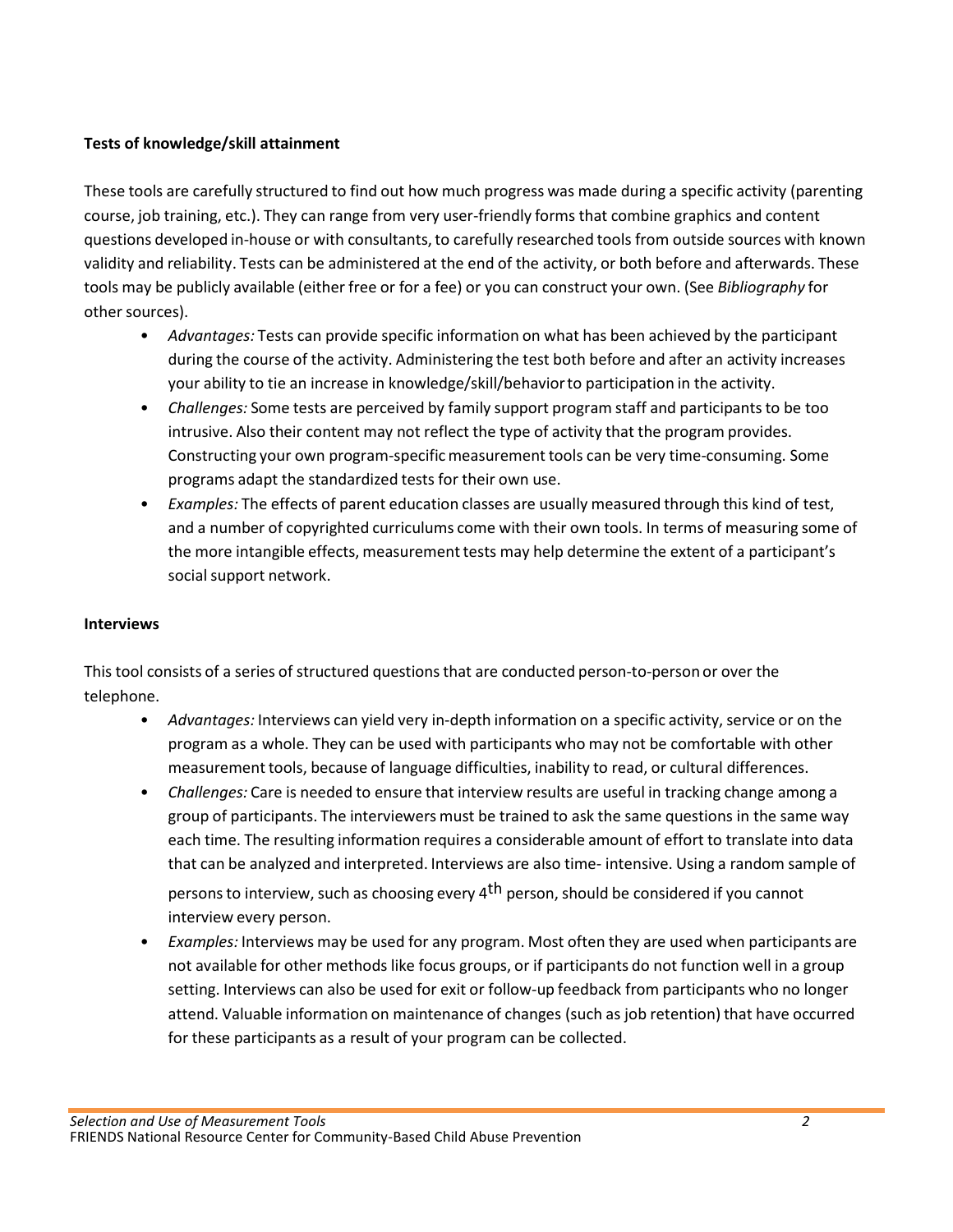## **Focus groups**

This variation on the interview method uses a structured interview format with a group (usually from eight to ten people). Focus groups combine elements of group dynamics with a structured opportunity to get feedback from participants.

- *Advantages:* This method has several advantages. It allows you to obtain the information of an individual interview while utilizing the dynamic of a group discussion format. Focus groups also give you more opportunity to ask probing questions as compared to many other formats.
- *Challenges:* The challenges are the same as many of those cited under interviews. Other challengesinclude the need to train the group leaders well, use the same questions with multiple groups whose results can then be compared (not easy with different groups), processthe responses soon after the sessions, and state the findings in succinct ways.
- *Examples:* This process could be used in finding out about a range of programs. It may be especially helpful in gauging the effect of a support group on participants or the state or in "fleshing" out" the picture of participant benefits from a program. For example, in a program for single young adult parents, focus groups could be used in addition to tests of parents' increased knowledge of child development.

## **Observation**

This tool requires first-hand observation of interactions between individuals. This method is often used in home visiting programsto observe the extent of change in the parent-child relationships or in determining the achievement of developmental milestonesin children.

- *Advantages:* Observations can be a very fruitful way to obtain information if the person may not be able to report themselves (young children) or if the program wants to add staff observations to selfreport tools, like surveys and interviews, in order to more objectively measure change.
- *Challenges:* Observers will need even more extensive training than interviewers, and they will need to follow a detailed guide in order to accurately rate and evaluate what they are seeing. The presence of observers visibly taking notes may be considered obtrusive in some situations, such as parent education settings.
- *Examples:* Early childhood programs use observational tools to assess program quality as well as developmental progress. Home visitors may look for changes in the quality and number of interactions between parent and child.

### **Internal Records**

This tool may be used in family support programsto chart participants' progresstoward achieving individual or family goals, which could be used for outcome tracking. They are routinely used to record demographic information on attendance records, and are useful in tracking service objectives and in monitoring indicator achievement.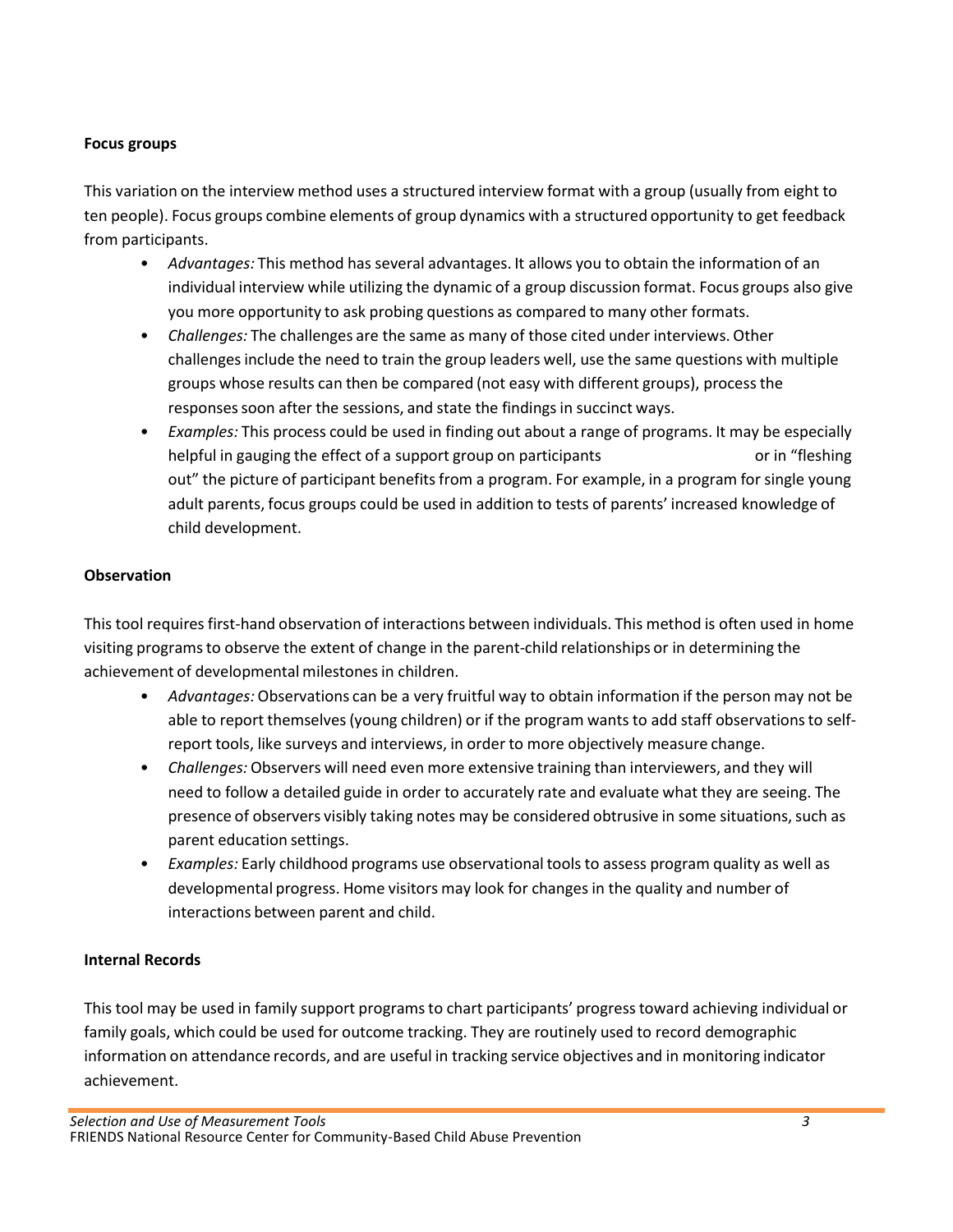- *Advantages:* Internal records are probably already being kept and can be easily drawn on as necessary.
- *Challenges:* The major challenge here may be in finding the resources (equipment and time) to track outcome achievement in addition to continue maintaining these necessary records.
- *Examples:* Internal records can help you know if you are on target with the number of participants projected for the established outcomes.

# **Official Records**

Official records are those kept by government agencies, like the health department, and schools.

- *Advantages:* It can be very helpful to obtain official records to track some outcomes, such as child abuse and neglect statistics, school attendance and achievement, and immunization records. Official records are sometimes used to compare rates of change within a participant target population with rates of change in the general population.
- *Challenges:* Official records are not always available to you when you need them. The timing of your outcomes may not match the timing of compiled records, or the agency may not release information due to privacy issues. Also, official records are often not available for the specific geographic area served by family resource and support programs.
- *Examples:* Public records (including Census data), which are available on government Web- sites, can help you know how your target population compares with the general population, and how your participant outcomes relate to trends in the general population.

# **Considerations in Selecting or Creating Measurement Instruments and Methods**

**An instrument's***reliability* **and** *validity* **need to be considered before making the decision to use it.** Simply put, when the results yielded from a given tool are consistent, then the tool is considered reliable. A tool's validity is related to whether or not it measures what it's supposed to measure. It is possible that the results of your evaluation will not be considered credible unless the tools chosen to measure your outcomes have high levels of reliability and validity documented. Below are general descriptions of reliability and validity, followed by web addresses where more information can be found on the topics.

# **Validity**

Validity refers to the degree of accuracy that can be expected from a specific measurement tool. It answers the question: *"Will this instrument or method really reflect the indicator it is trying to measure?"* For example, will the social network instrument you are developing accurately reflect the indicators of social networking you have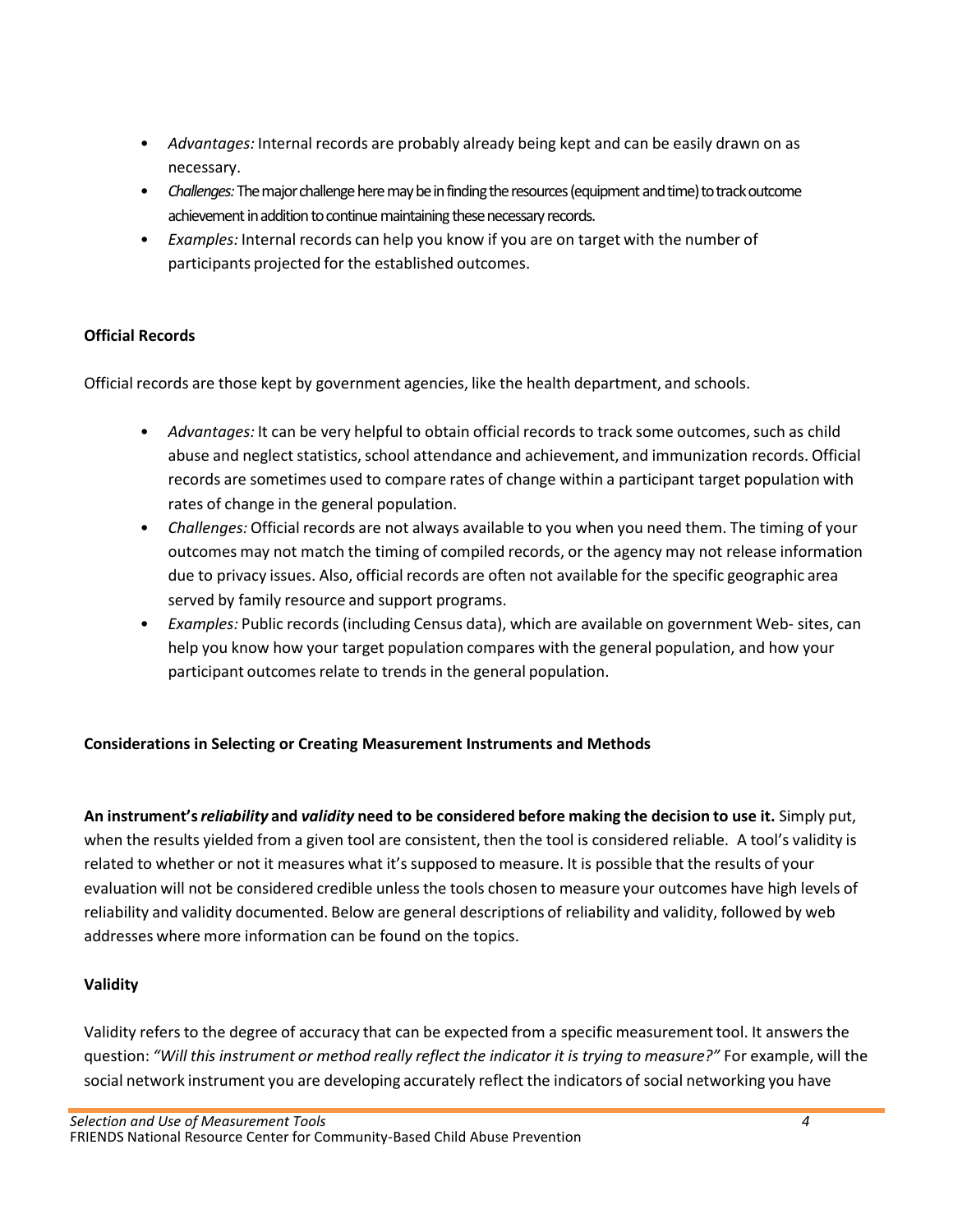chosen? Does the parent education questionnaire really fit the concepts of parent/child bonding that you are teaching and want to measure? Validity can be addressed by using standard measurementtools that have already been validated or by pilot testing your own tools to make sure they measure what you want them to measure.

## **Reliability**

Reliability refers to the degree of consistency a particular measurement instrument provides. It answers the question: *"Would the same results occur if different people used this instrument or method at different times?"* Reliability can be addressed by using tools already tested for reliability or cross- checking tools you create with those which have been tested to see if you get the same results. Reliability also will depend on training those who will be using the measurement instruments and instituting some firm guidelines about how the data should be handled. The following web-sites provide more details on validity and reliability. You may wish to refer to them as you make measurement tool selections.

<http://www.georgetown.edu/departments/psychology/researchmethods/researchanddesign/validityandr> eliability.htm>

[http://www.socialresearchmethods.net/kb/rel&val.htm>](http://www.socialresearchmethods.net/kb/rel%26val.htm)

<http://www.statpac.com/research-papers/research-process.htm>

## **Other Considerations Related to Test Administration**

### *Sampling*

Sampling comes into play when it is not possible to "test" every person who participated in the service. It generally means using some impartial, unbiased way to choose a specific number (could be a percent of the total group participating or every fourth name on a list) who would be given the same test. Care needs to be taken that the selection process is random, so that the participant list is not "creamed" to select those participants who are most successful.

### *Assigning responsibility for administering the measurementtools*

Consider whether staff or program presenters (i.e., Parent Education course teachers) can administer the tools in the course of offering the program activities, or if someone from outside the program needs to administer the tools. These decisions have resource implications and may also affect the reliability of the data.